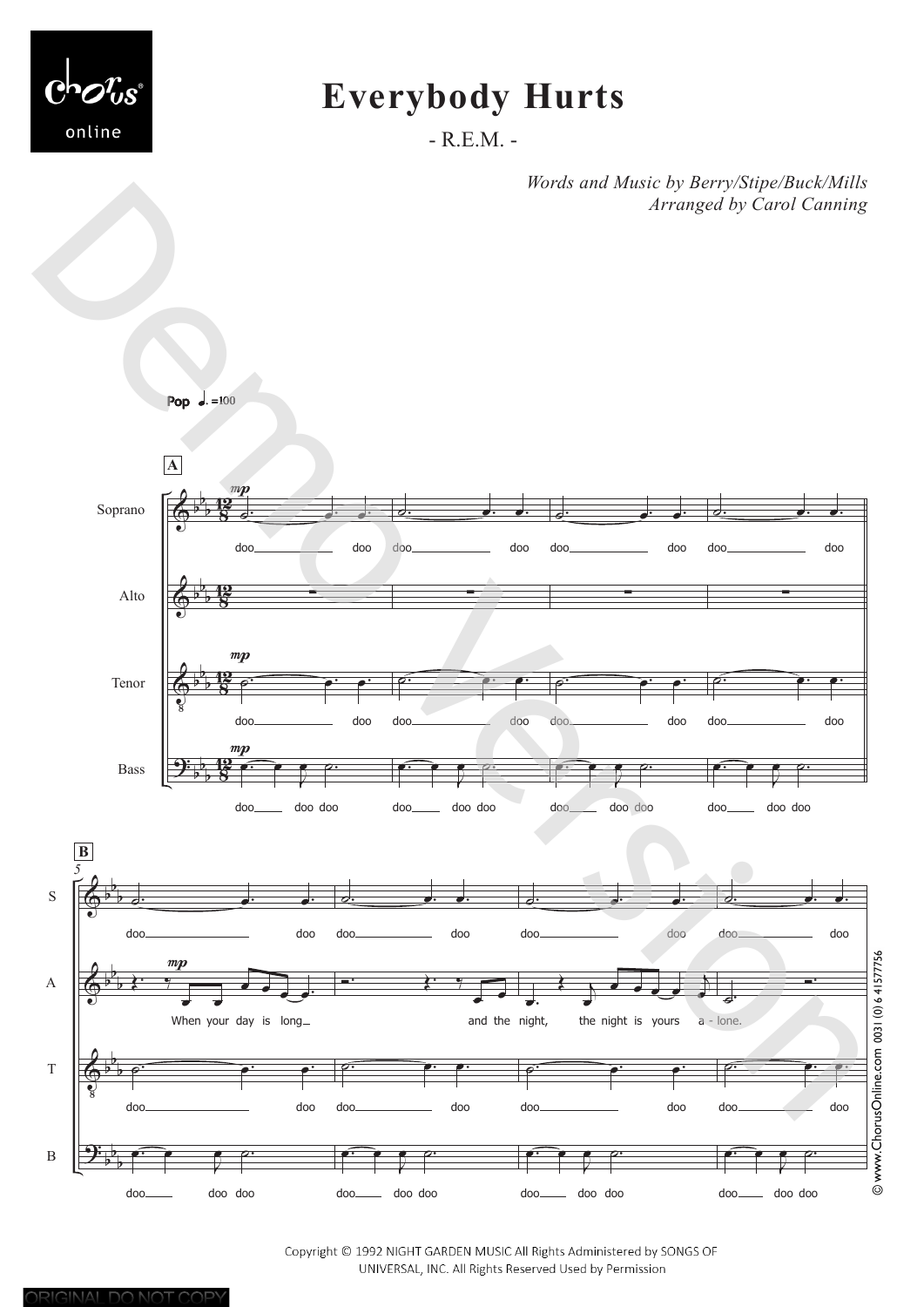#### Everybody Hurts 3 TTBB

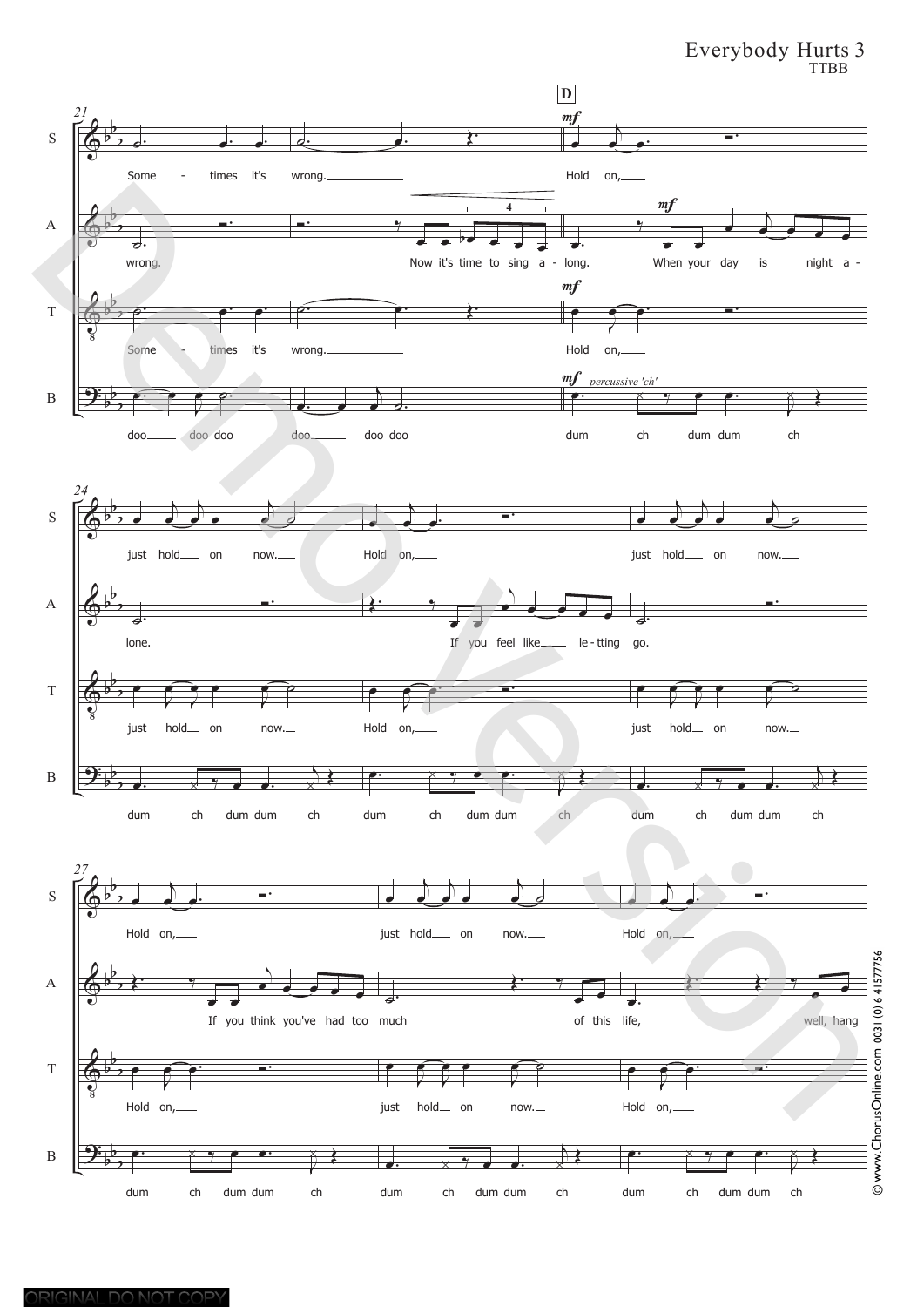#### Everybody Hurts 5 TTBB

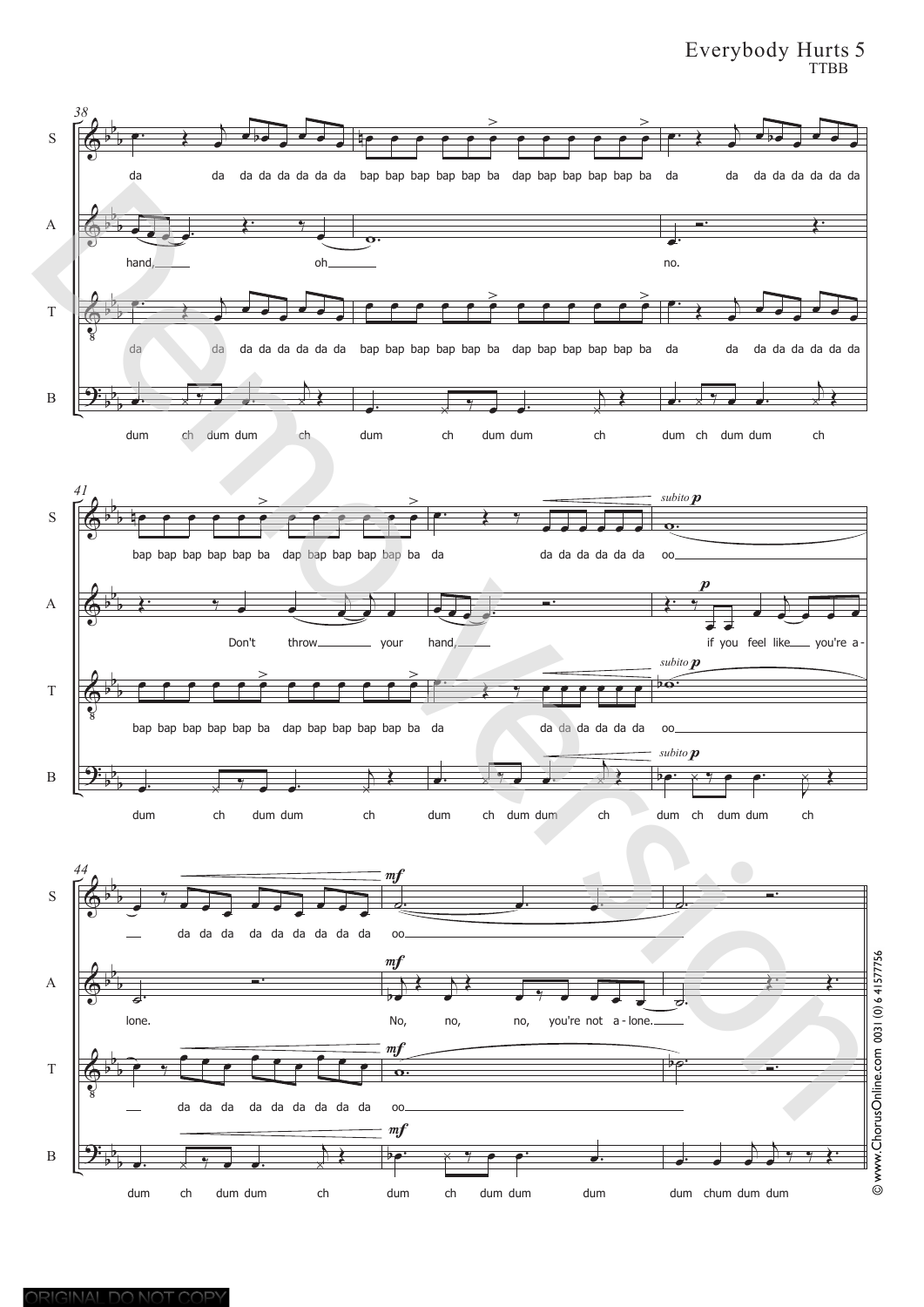#### Everybody Hurts 7 TTBB

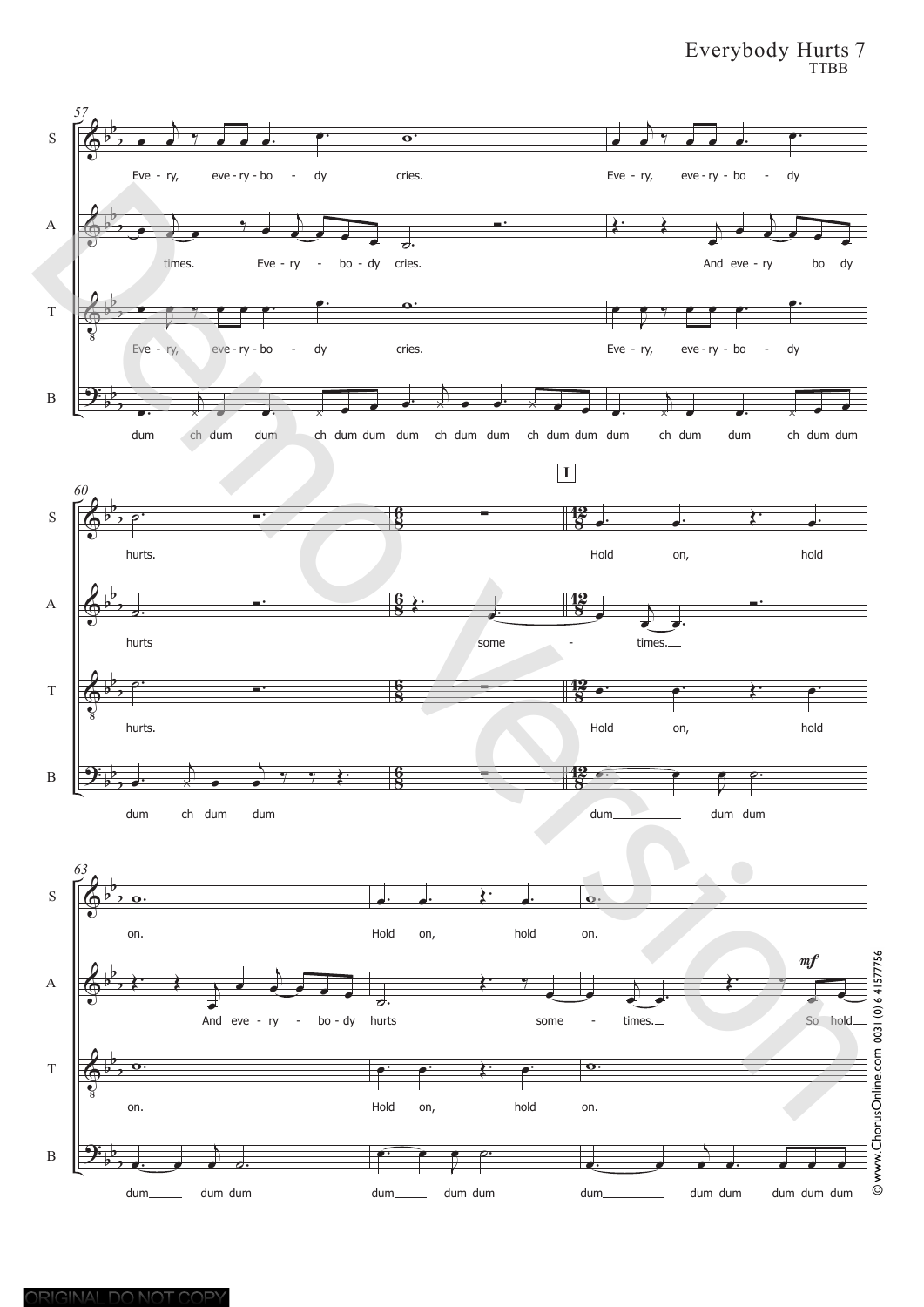#### Everybody Hurts 9 TTBB